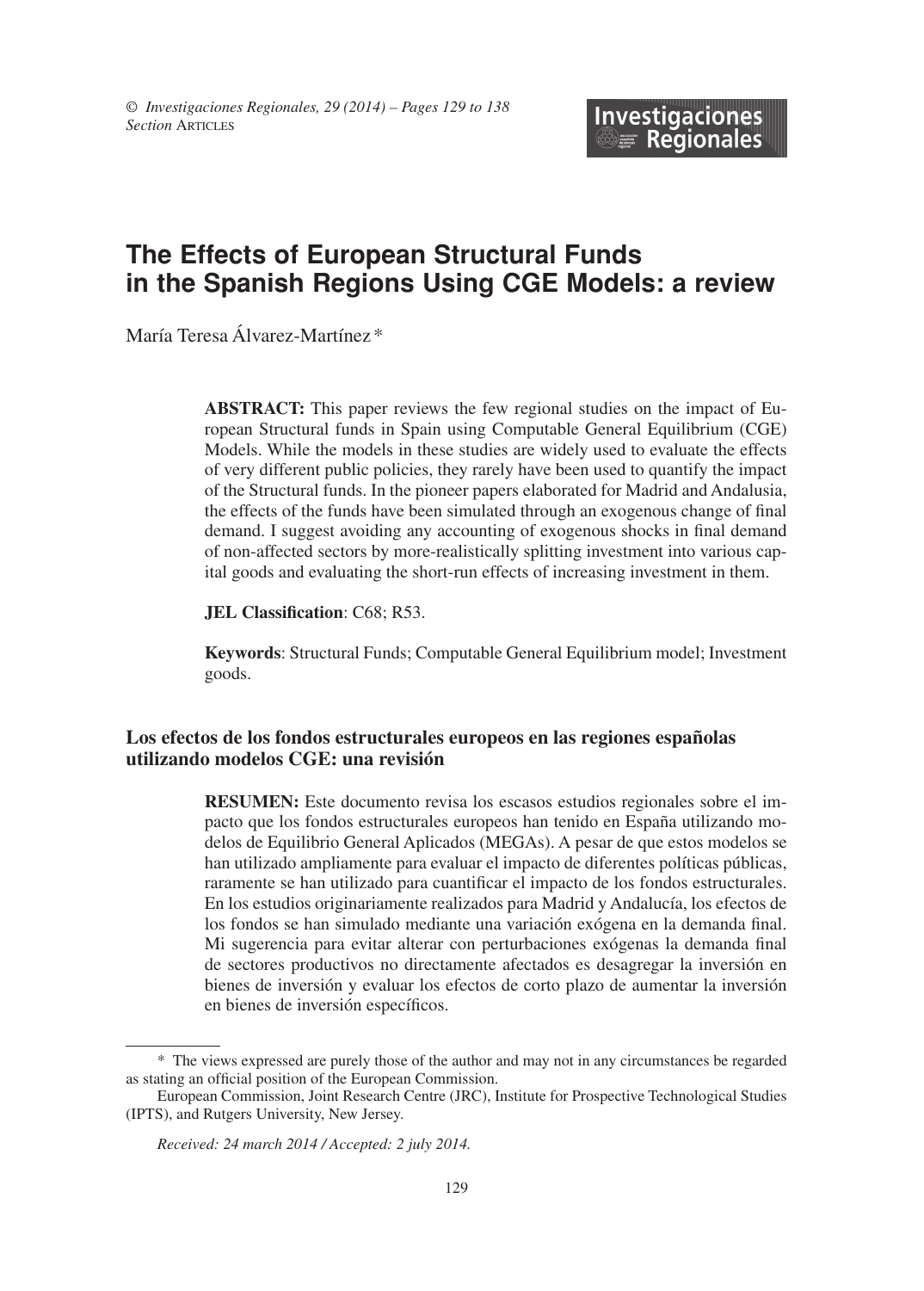**Clasificación JEL**: C68; R53.

**Palabras clave**: Fondos estructurales; Modelos de Equilibrio General Aplicados; Bienes de inversión.

### **1. Introduction**

European Structural funds are composed in two groups: the European Regional Development Fund (ERDF), established in 1975, and the European Social Fund (ESF) in 1958. The latter program aims to raise labor skills and education among vulnerable populations, while the first fosters economic growth by improving public infrastructure and other productive investments. They constitute the oldest regional policy instruments in the EU, and both programs try to reduce regional disparities and to speed up economic growth. Total resources allocated to these funds have changed over time, absorbing an average of 15% of the EU budget from 1986 through 1993 to almost 33% from 2006 to 2013. In 2007-2013 Spain received around 10% of the total EU funds.

in regions not included<sup>1</sup> in Objective  $1^2$ . The funds have been always allocated according to priority objectives. From 1993 to 1999, European regions were classified via seven different objectives (Objective 1, Objective 2, Objective 3, Objective 4, Objective 5a, Objective 5b and Objective 6) ranging from those regions whose development lagged behind the EU average (Objective 1) to those regions with very low population densities that needed help in promoting economic development (Objective 6). Since the 2000-2006 period, there have been only three different objectives. **Objective 1** promotes development in regions with a GDP per capita below 75% of the EU-25 average GDP per capita. The areas in Objective 1 receive almost two thirds of the Structural funds budget. **Objective 2** aims to help social and economic conversion in regions struggling with Structural difficulties. Finally, **Objective 3** finances education and training programs

Million Euros<sup>3</sup> since it joined the Union (European Commission, 2006). Moreover, it ranks second country<sup>4</sup> in the level of funds obtained since 2007. In 2000-2006, eleven Cumulatively, Spain has received a significant share of the funds since it joined the European Union in 1986. It is estimated to have received a total of more than 130.000 Spanish regions were classified as Objective 1: Galicia, Principado de Asturias, Castilla y León, Castilla-La Mancha, Extremadura, Comunidad Valenciana, Andalusia, Region de Murcia, Ceuta, Melilla and Canarias. Since then, however, just four of the regions —Galicia, Castilla-La Mancha, Extremadura and Andalusia— remained in that category in 2007-2013 and only one —Extremadura— in 2014-2020. These changes are explained by two effects: the EU's phasing out and phasing in regions. The phas-

<sup>&</sup>lt;sup>1</sup> Regions classified as Objective 2 and Objective 3 are Madrid, Cataluña, Baleares, Navarra, etc. <sup>2</sup> Recently, these Objectives have been renamed as: Convergence, Regional competitiveness and employment and European territorial cooperation.<br><sup>3</sup> Including Cohesion funds. Hübner, 2006.<br><sup>4</sup> Poland is the first country. It received 19% of the funds in the time period 2007-2013.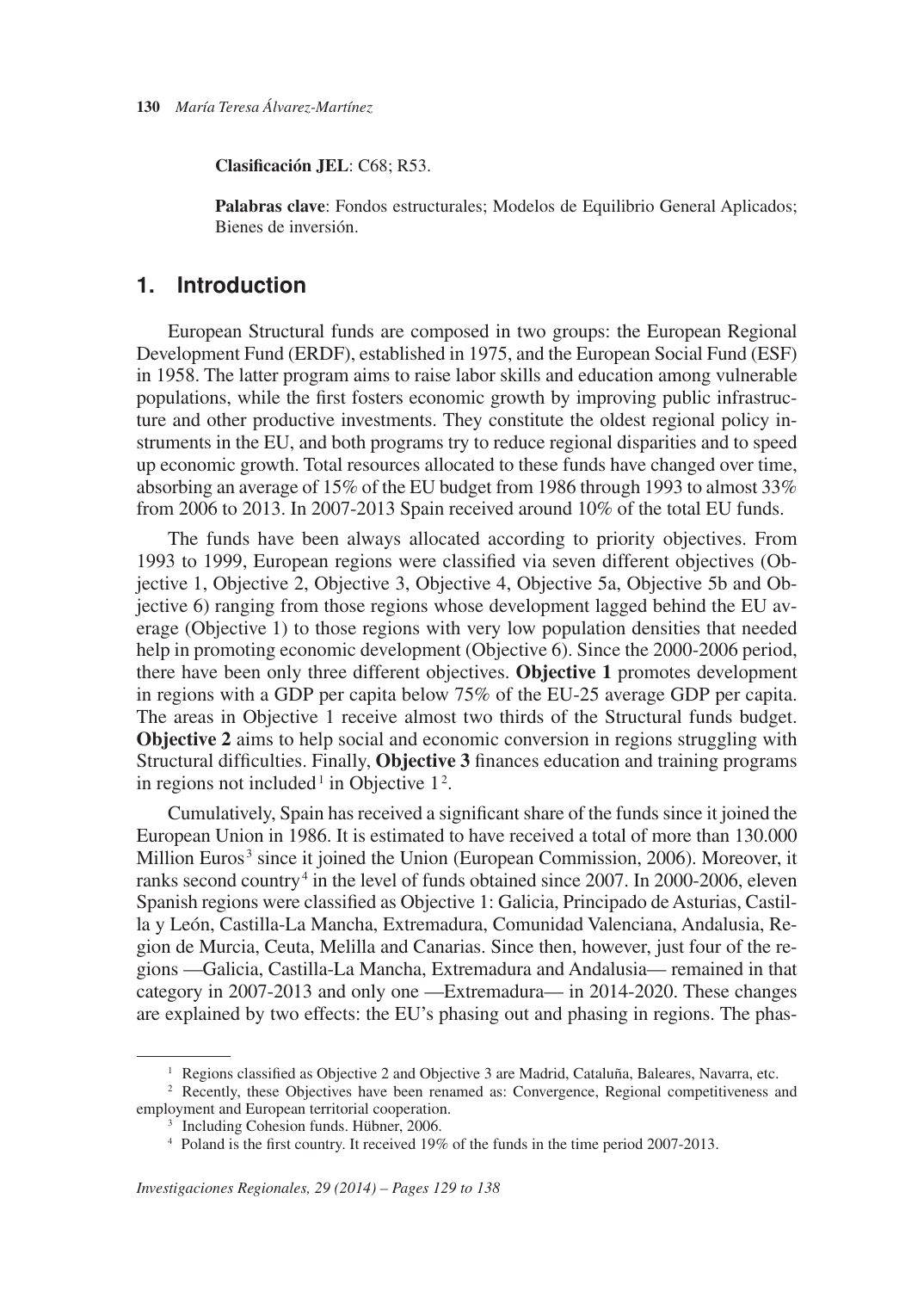ing out effect is a statistical result of incorporating new countries into the distribution. Enlargement of the EU in 2004 and 2007 reduced the average GDP per capita, which immediately enabled several regions previously classified as Objective 1 to surpass the new GDP requirement, despite little movement in their GDP levels. This was the case for Asturias, Ceuta, Melilla and Murcia. Regions that phased in are those that actually improved their relative position and raised their GDP per capita above the average in the original EU-15. The three Spanish regions that phased in were Canarias, Castilla y León and Comunidad Valenciana. Regions that either phased in or out continued to receive transitory funds from 2007 through 2013. Regions in Spain classified as Objective 2, or Regional competitiveness and employment objective, are: Cantabria, Comunidad de Madrid, Pais Vasco, Navarra, Aragon, La Rioja, Cataluña and Baleares.

There is no doubt that Structural funds have been important in fostering economic growth in Spain, especially in the regions directly receiving the funds. The resources have been used to invest in public infrastructure: highways, roads, high-speed train tracks, sea ports, airports, schools, etc., but also in educational services. The effect of these funds is twofold. On the one hand, the installation and construction of the infrastructure creates a demand effect that raises production. The construction of a new highway raises labour demand for construction and related capital as well as for basic materials —such as concrete, stone, gravel, and tar— and other inputs, such as rental machinery, fuel, and communications services. On the other hand, once the infrastructure is in place, it generally enhances a productivity effect —in the case of roadways faster, more reliable transportation services— that affects all industries in the region as the time passes. Investment in social capital (hospitals, schools, etc.) and education services yield similar effects.

The impacts of final demand and productivity due to the Structural funds have been quantified in the economic literature using various different approaches, econometric (Mohl and Hagen 2010), input-output (Beutel, 2002) and CGE models (Gaspar and Pereira, 1992, Lolos *et al.,* 1995). The latter have been used to evaluate not only the increase of final demand but also the supply effects on productivity and skilled labor supply. In Spain, the focus of this paper, the econometric approach has been intensively used (Sosvilla and Herce, 2003; Sosvilla and Murillo, 2005; Cancelo *et al.,* 2009) and to a lesser extent input-output (I-O) models (Dones and Pérez, 2002) and social accounting matrix models (SAMs) (Lima and Cardenete, 2006; Cámara and Marcos, 2009; Márquez *et al.,* 2010; Lima and Cardenete, 2009; Cardenete and Delgado, 2012).

they are not as complete as those ex tolled by equivalent SAM models<sup>5</sup>. SAMs are Input-Output (I-O) models can capture direct, indirect, and induced effects that can result from shocks to final demand. They provide interesting sectoral effects but balanced square tables that reflect the circular flow of *all* income for a specific period. The incorporation of additional data on income redistribution enables fuller impact analysis of external shocks on endogenous variables. Nevertheless, I-O and SAM

<sup>5</sup> Government income is almost always exogenous and changes in government incomes and non-resident income, for example, cannot recirculate in a single region I-O framework.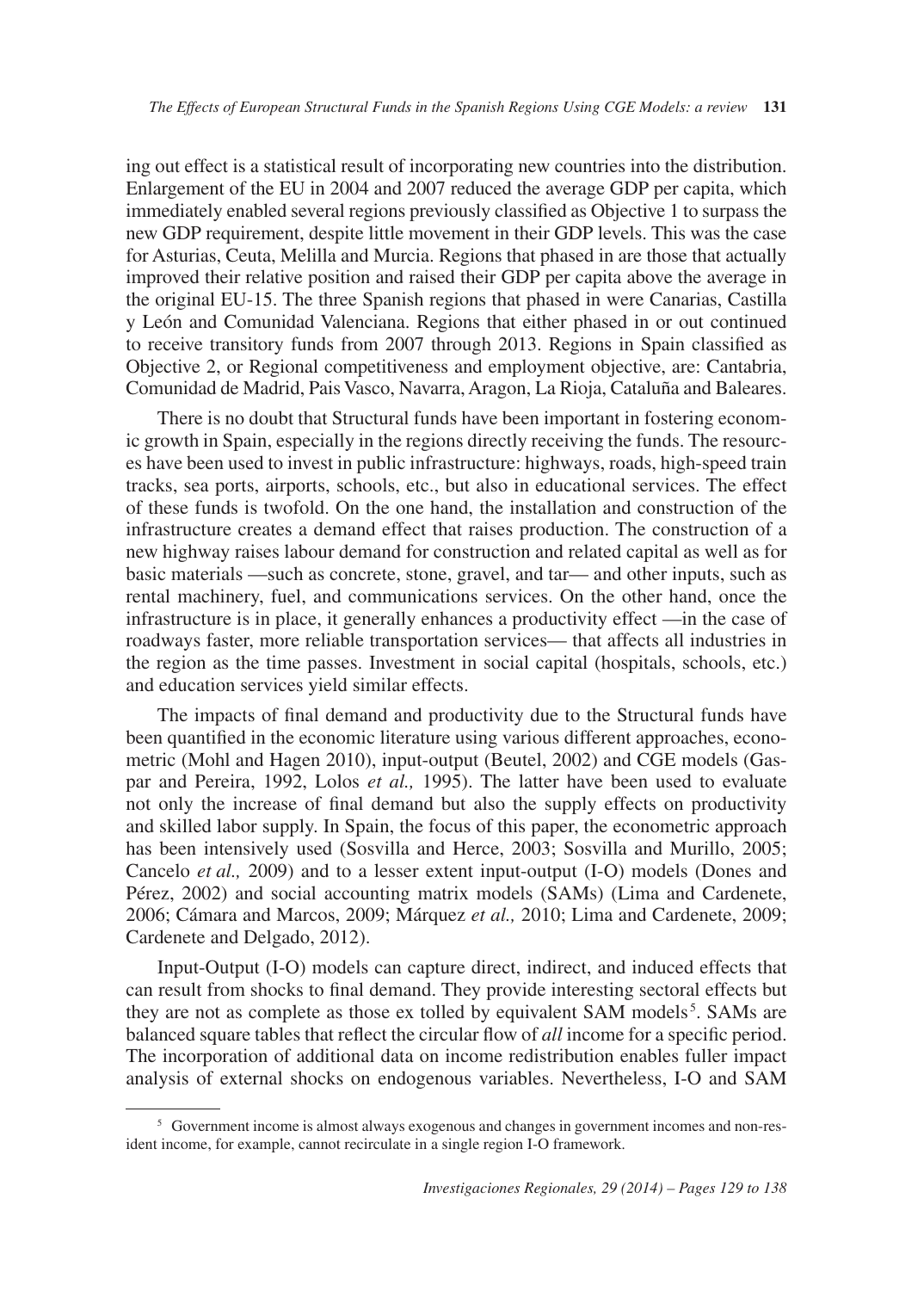models do not allow for substitution among inputs since they are based on a fixed, Leontief technology.

of Structural funds in Spain<sup>6</sup>: Lima and Cardenete (2008), Monrobel et al. (2013), Computable general equilibrium (CGE) models are a combination of linear and nonlinear equations that optimize the behaviour of agents in an economy. Production technology is more generalized, at least allowing substitution among factor inputs. Substitution is enabled through variations in relative prices of the various inputs. To date (and to my knowledge), only four papers use CGE models to evaluate the impact Cardenete and Delgado (2013) and Cardenete *et al.* (2014). The objectives of this paper are to describe and critically review the main characteristics of the papers on Structural funds for the Spanish regions and to briefly summarize their main conclusions, their contributions and their main shortcomings. I also present an alternative way to evaluate part of the effects of the funds with a CGE model.

The rest of the paper is divided as follows. In Section 2, I depict the main characteristics of the four CGE regional papers elaborated for Madrid and Andalusia. In Section 3, I propose an alternative way to simulate the increase of public investment financed by Structural funds paying special attention to the final demand effects of infrastructures construction. Finally, some conclusions are presented in Section 4.

## **2. A critical review**

In this section, I depict the main characteristics and conclusions derived from the pioneer papers elaborated for Madrid and Andalusia. These papers represent the first attempt to evaluate the general equilibrium effects of raising final demand due to the Structural funds in two Spanish regions.

#### **2.1. Regional studies for Madrid and Andalusia**

The paper elaborated by Monrobel *et al*. (2013) evaluates the impact of the structural funds in Madrid for 2007-13. In the case of Andalusia, Lima and Cardenete (2008) evaluated their effects for the period spanning 2000-2006 using a static CGE model; Cardenete and Delgado (2013) repeated that effort for 2006-2013. More recently, Cardenete et al. (2014) enhanced the model by including dynamic relationships for investment, labour and capital.

*Monrobel et al. (2013).*The Madrid region contains the capital of Spain and has a predominantly urban population. It has never been classified as an Objective 1 region, but it does take advantage of structural funds via Objective 2. The funds are

<sup>&</sup>lt;sup>6</sup> RHOMOLO is a dynamic spatial CGE model developed by the European Commission to evaluate the effects of the Structural funds in 267 NUTS 2-level regions, of which 16 are in Spain. Since RHOM-OLO is not aimed to evaluate the effects of the funds in any particular region, it has not been included in the current review.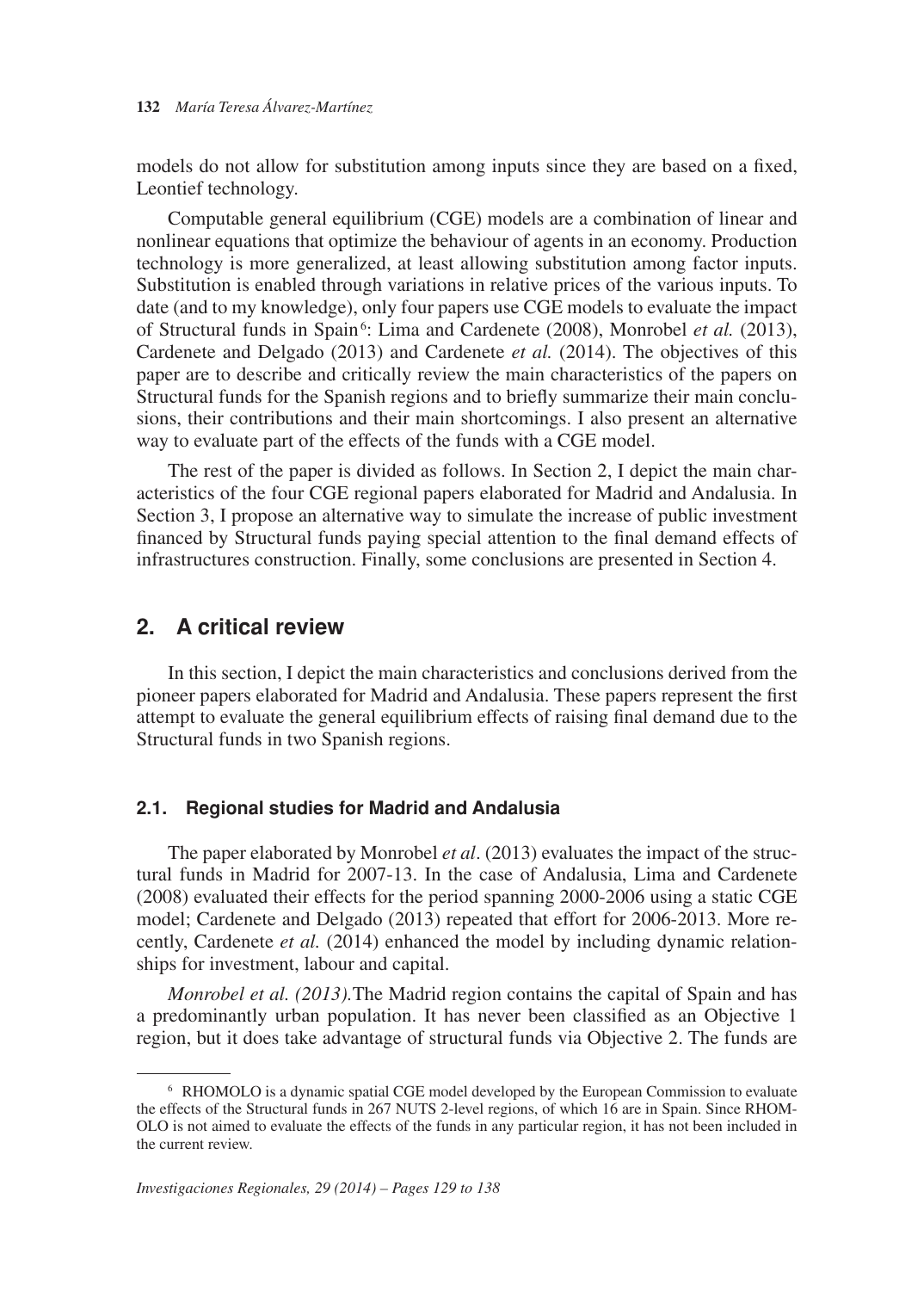tions wherein total supply is an «Armington combination»7 of domestic production model in which total investment<sup>8</sup> is determined by savings. That is, the model is a aimed to transform Madrid into an attractive place to work and to spur both innovation and research activities. The paper elaborated by Monrobel *et al*., calibrates a static CGE model using a 2002 SAM for Madrid that was elaborated by the authors (SAMMD-2002, hereafter). They account for 27 productive industries, one representative household, the corporate sector, one account for government and the foreign sector. There is an account for the Rest of the world and an account for taxes on products. VAT, other taxes on products and taxes on imports are not disentangled; therefore there are no price differences between imports and domestic or Spanish commodities. The production technology consist of a set of nested production funcand imports in which there are constant returns to scale (CRS). It is a neoclassical savings-driven such that the sum of households' savings, corporate sector savings, government savings and the foreign current balance (FCB) determines the level of total investment.

sumption and private investment<sup>9</sup> prevailing investment from fictitious shocks. On According to the information in the ERDF Operational programme «Madrid» for 2007-2013, the funds are to foster knowledge, energy resources and transport services, local and urban sustainable development and technical assistance. In the simulations, these funds are distributed among the following industries included in the SAMMD-2002: Energy and mining, Transport material, Transport and communications, etc. The total funds from the ESF are also aggregated and allocated to Corporate services, Education and Public administration. As I mentioned before, these shocks in final demand are included as an additional component that do not seem to affect market clearing conditions, Foreign/ Government savings, households conthe other hand, in this simulation, it is taken for granted there are exogenous final demand increases in Energy and mining products. If we look at the figure included in Spanish I-O Tables for 2002, this industry does not send any production to investment. This means that in the model Structural funds cannot directly increase the amount of production used for investment from Energy and mining goods Instead the funds finance infrastructure that improves the distribution of the industry's services/ commodities. Hence, I suspect the funds to improve Energy efficiency and transport services sector should be allocated to the Construction sector in simulations that analyse the short-run effects of the infrastructure instead of raising final demand on Energy. On the other hand, energy efficiency has to do with prices, an aspect that can be captured with a CGE model, but which is not discussed in the paper. It is likely due to this misallocation of funds in the simulations performed by Monrobel *et al.*

<sup>7</sup> The cost minimization program displays a Cobb-Douglas instead of the traditional CES function, Armington (1969).<br><sup>8</sup> Total investment includes private and public investment.<br><sup>9</sup> The neoclassical closure does not seem to be the best for evaluating the impact of final demand

shocks (Polo and Valle, 2008, Alvarez-Martinez and Polo, 2010). The reason is that an exogenous shock in variables like exports will affect foreign savings and may produce a fictitious investment shock since investment is affected by total savings.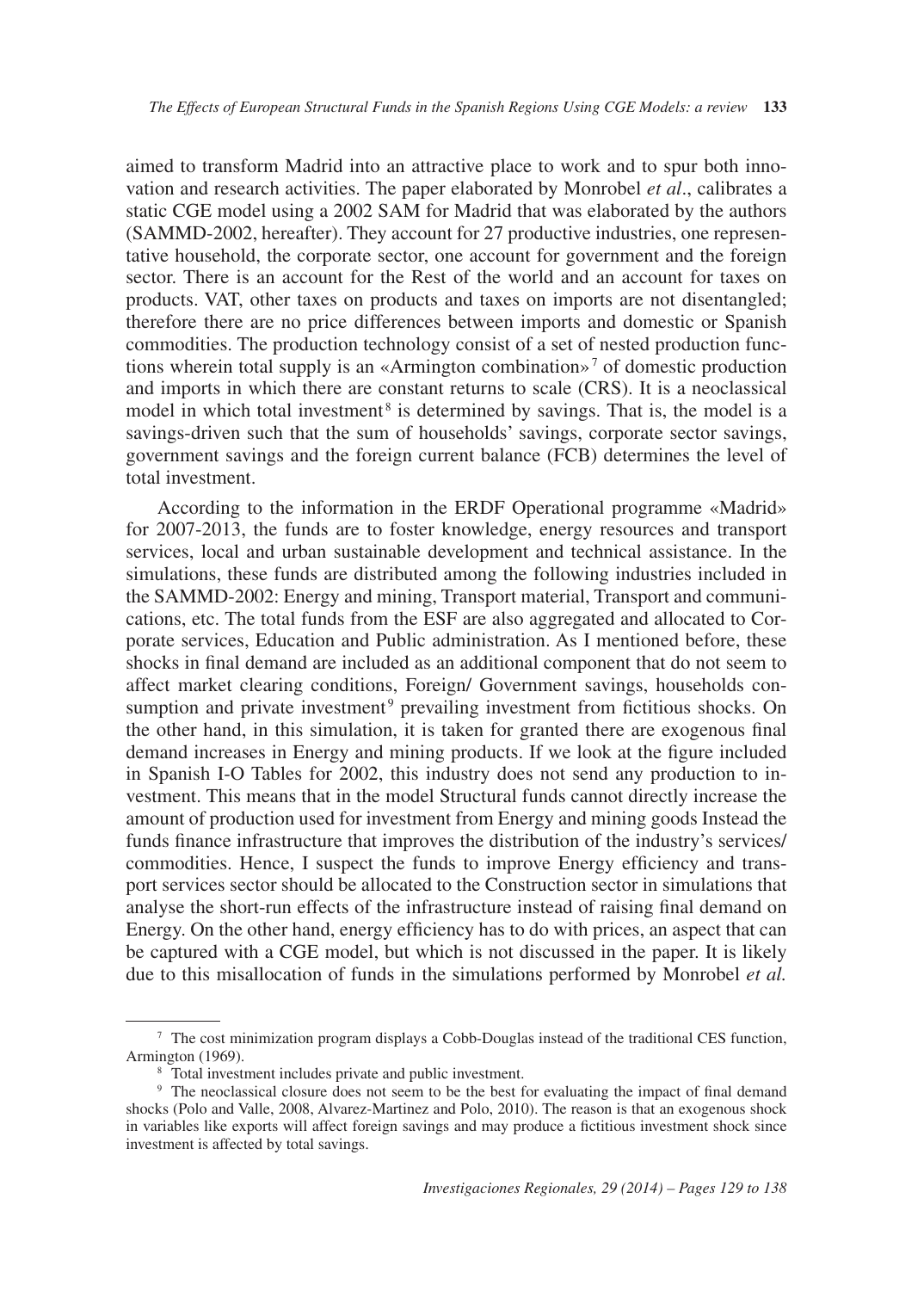(2013) that their results reveal the Construction sector is hardly affected and Real estate and leasing increase imperceptibly despite substantial funding. They therefore find in general equilibrium that regional production rises 0.64% in nominal terms and 0.48% in real terms.

 and services have taken the lead. Lima and Cardenete (2008) evaluate the impact of *Lima and Cardenete (2008).* Andalusia is a large region in southern Spain with 8.4 million inhabitants that has been an Objective 1 region since Spain joined the Union. It has long relied on its agrarian economy, although more recently tourism the ERDF in Andalusia using a static CGE model<sup>10</sup> calibrated to three SAMs for 1990, 1995 and 1999. The funds received in each period —1989-1993, 1994-1999 and 2000-2006— are first annualized and then distributed among the «priority axes» and, thereby, the accounts in the SAMs. The main results reveal different effects depending on the database, and show a bigger impact of the funds in the latter period (2000-2006) than in the two others.

This paper for Andalusia presents the same demand perspective later used by Monrobel *et al.* (2013). In this case, however, investment is exogenously fixed and the simulations are performed on this exogenous variable. The effects of the Structural funds are evaluated by reducing total investment. There is no distinction between public and private investment and the affected sectors are not detailed. The effects on GDP after removing the annual investment using the matrices are  $-0.18\%$  (SAM: 1990), –5.91% (SAM: 1995) and –7.75% (SAM: 1999). They also suggest that employment increases.

funds is implemented by reducing current government consumption<sup>11</sup>. This implies infrastructure<sup>12</sup>. The results are presented for the components of GDP (expenditure structural funds represent a very small share of total Public expenditures  $13$ , which *Cardenete and Delgado (2013).* The model in this paper draws heavily on Lima and Cardenete (2008). Here, however, investment is treated endogenously and consequently, it is more sensitive to changes in savings. In this case, the scenario without the funds are used to finance public current consumption and no funds are invested in and income), Disposable income and Total output. Investment dips steeply (32%), as do private consumption  $(16%)$  and net foreign demand  $(21%)$ , even though the falls only 1.98%. Additionally, it is displayed what the authors call «efficiency coefficient» that is estimated as the change in GDP for scenarios «with» and «without funds», per unit of all funds received. They conclude the paper by highlighting the relevance of the Structural funds in the context of all regional macroeconomic variables.

<sup>&</sup>lt;sup>10</sup> Production technology is a nested constant returns to scale production function with Leontief functional forms.

<sup>&</sup>lt;sup>11</sup> The SAM for what the model is calibrated is not mentioned in the paper.<br><sup>12</sup> There is not any specific mention about the content of the account Government in the SAM, so I am assuming the usual convention that public investment is merged with private investment in the account of Gross Fixed Capital formation.<br><sup>13</sup> Part of the effect can be also due to the changes in prices since public expenditure is usually pre-

sented in nominal terms.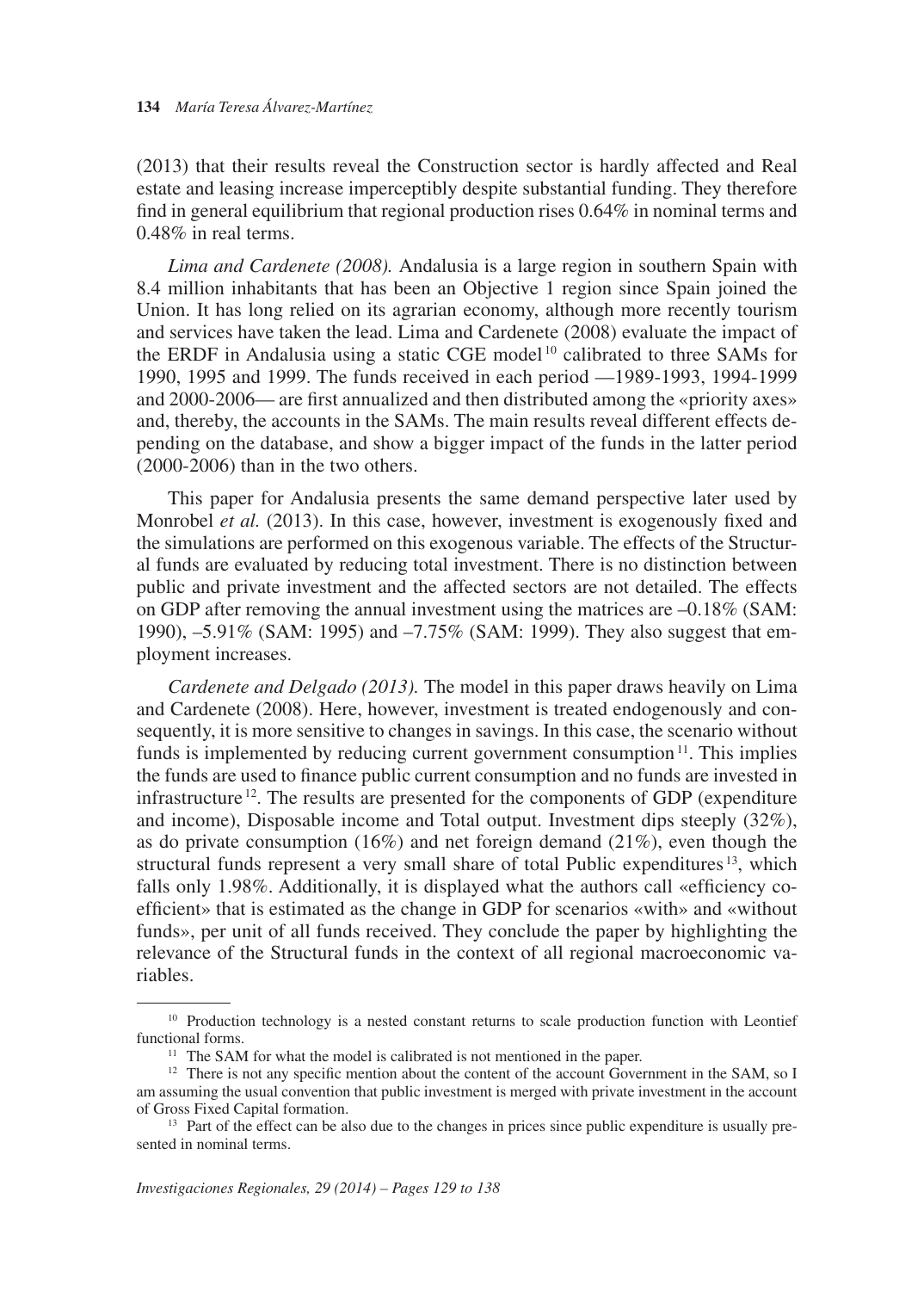*Cardenete, Delgado and Lima (2014).* This is the most recent paper published on the Structural funds effects in Andalusia. Its main objective is to evaluate the likely negative effects of Andalusia losing a substantial amount of Structural funds as it transition from being an Objective 1 region. They use a CGE model with dynamic relationships on investment, capital and labor supply. Also in this model, total investment is endogenously determined in a savings-driven formulation and there is no distinction between public and private investment/capital. The simulations performed engage different sectoral capital/labor ratios, trying to capture the long run effects of the funds, which vary with the allocation of funds to these factors: 50% capital and 50% labor, 60% capital and 40% labor, 70% capital and 30% labor, etc. Two scenarios are employed —an «optimistic» scenario that assumes the funds received in 2014-2020 will be delivered at the same pace as in 2007-2013, and a «realistic» scenario that reduces the allocation of funds delivered in 2007-2013 by a third—.

The results reveal no big differences in the GDP growth rate, which is estimated to be around 6.00% in the realistic scenario and 6.15% in the optimistic one. Moreover, the results are better when the investment is in labour instead of capital. In the paper, these effects are attributed to Andalusia's labour-intensive economy. According to the sectoral findings, only displayed for three sectors (Agriculture, Food and Other Services), Agriculture is the industry most positively affected in the scenarios. It would have been interesting to see also the effects on industries like Construction or Metal manufactures, available in the database used by the authors.

In general, the results are different depending on the region, the time period and the database used. Additionally, none of them performed a sensitivity analysis regarding the closure rule or elasticities of substitution.

### **3. Further extensions**

The availability of new databases published by national and regional statistical offices has improved the quality of the analysis and expands the range of studies. In Spain, national and regional statistical offices are trying to meet requirements of the European Systems of National Accounts (ESA-95) and to provide more details on macroeconomic variables. As a result, Gross Fixed Capital Formation (GFCF) matrices for Spanish national and regional economies from 2000 onwards are now available. A GFCF matrix captures the investment by industry by type of capital goods, P6/CNAE (Agricultural products, Machinery and mechanical products, Transport equipment, Residential investment, Other constructions and Other products). The information in such a matrix differs from data included in the Investment column in Symmetric and Use Tables. The figures in the column do not capture the investment in a commodity; rather it shows the total amount of each commodity supplied for use across all sectors' investments. Thus when simulating an increase of final demand in Energy and mining sector (Monrobel *et al.*, 2013), they cannot be used to properly evaluate the effects of the Structural funds used to improve infrastructure related to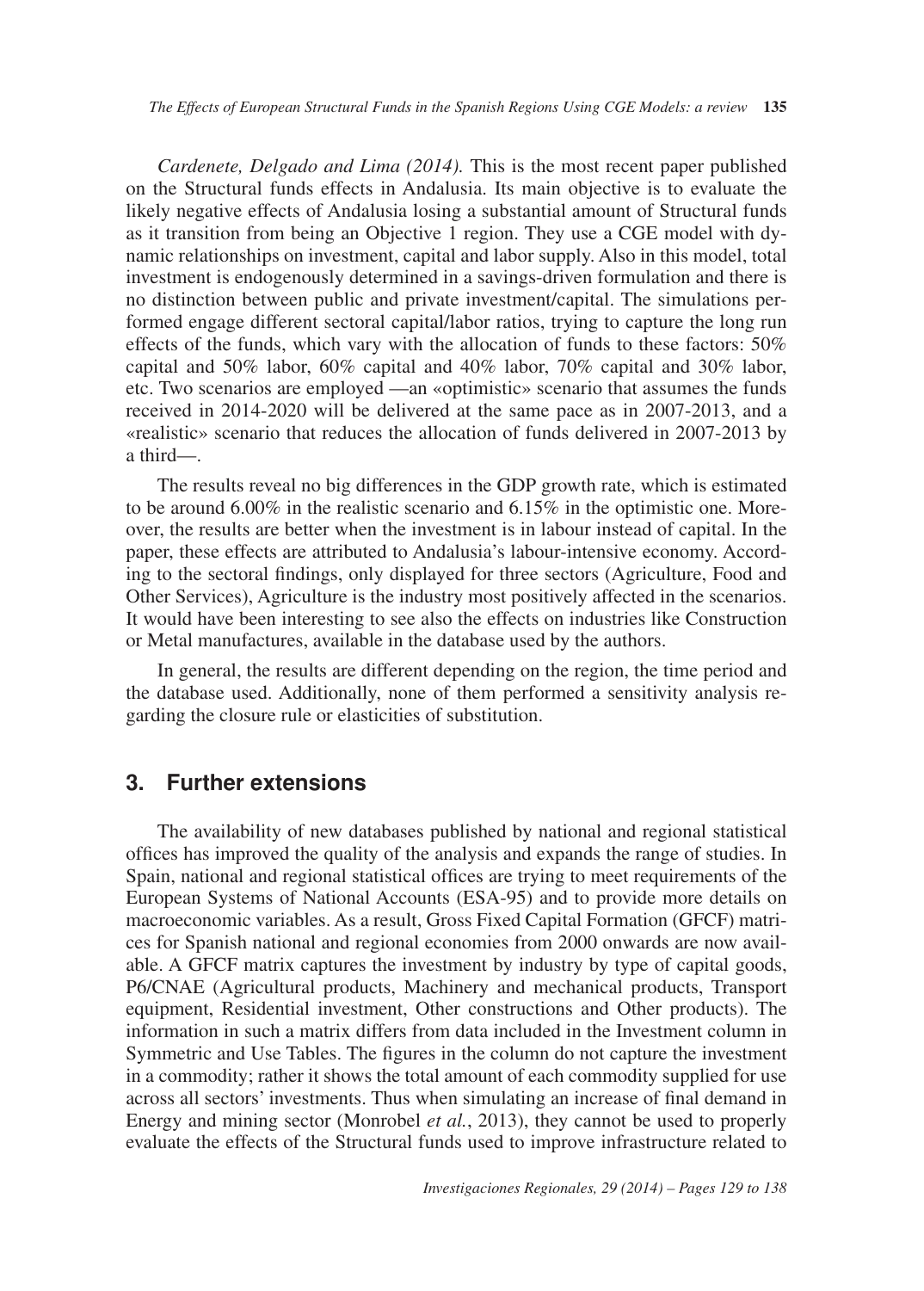the energy sector. According to National Accounts, households' consumption, variations in stocks and net exports compose the totality of final demand.

In my view, the effects of structural funds in investment can be readily evaluated using data from GFCF matrices. The Investment column in Supply Tables can be converted into capital goods using the correspondences between both types of goods (Álvarez-Martínez and Polo, 2014). With this information in hand, the impact of increasing investment in Machinery and mechanical products, for instance, can then be properly simulated by raising the demand for investment in final commodities needed to produce these capital goods. Thus, the effects of increasing the amount of infrastructure related to energy and mining sector could be enabled by increasing the amount of capital goods in «Other constructions», which in turn would raise final demand in Construction and *not* in Energy and mining products.

## **4. Conclusions**

A significant amount of resources are allocated as Structural funds by the EU each year, which makes it an important policy instrument and an evaluation of its impacts a matter of great interest. Despite its relevance in the EU budget and, particularly, its significant role in the economic growth of several Spanish regions, very few evaluations of the funds have been performed using CGE models. These models are the most appropriate to evaluate the impact of Structural funds since they capture the whole circular flow of income, the effects on prices and the possibility of productive factor substitutions. However, few authors have highlighted the relevance of these models to evaluate Structural funds. Here I review four papers that evaluate the impact of the funds in Spain. One focuses on Madrid, and three on Andalusia. No CGE analyses exist for Galicia, Extremadura and Castilla-La Mancha, although they were Objective 1 regions.

All papers highlight simulated increases in GDP and employment associated with the Structural Funds. The magnitude of the changes depends on the region and period of study, which are presented in more or less industry detail, depending on the paper. The literature evaluates the impact of Structural Funds from a final-demand perspective and ignores the important long-run productivity effects, which are the apparent focus of the funds. The shocks on productivity can be understood as the influence the operation of infrastructure that is financed by Structural funds. After all we do not build roads or improve ports for their impacts on construction jobs but rather because they enable the delivery of products and people at lower cost. The same can be said of education and training programs: that is, we do not fund these programs to enhance universities and schools, but rather to improve the capabilities (and hence productivity and wages) of workers. Impacts of infrastructure evaluated as simply rise in final demand is tantamount to estimating the impact only of constructing such infrastructure. In this regard, it seems to me in evaluating infrastructure investment that CGE models should use all information of value that is available from statistical offices, in this case Gross Fixed Capital Formation (GFCF) matrices and I-O tables.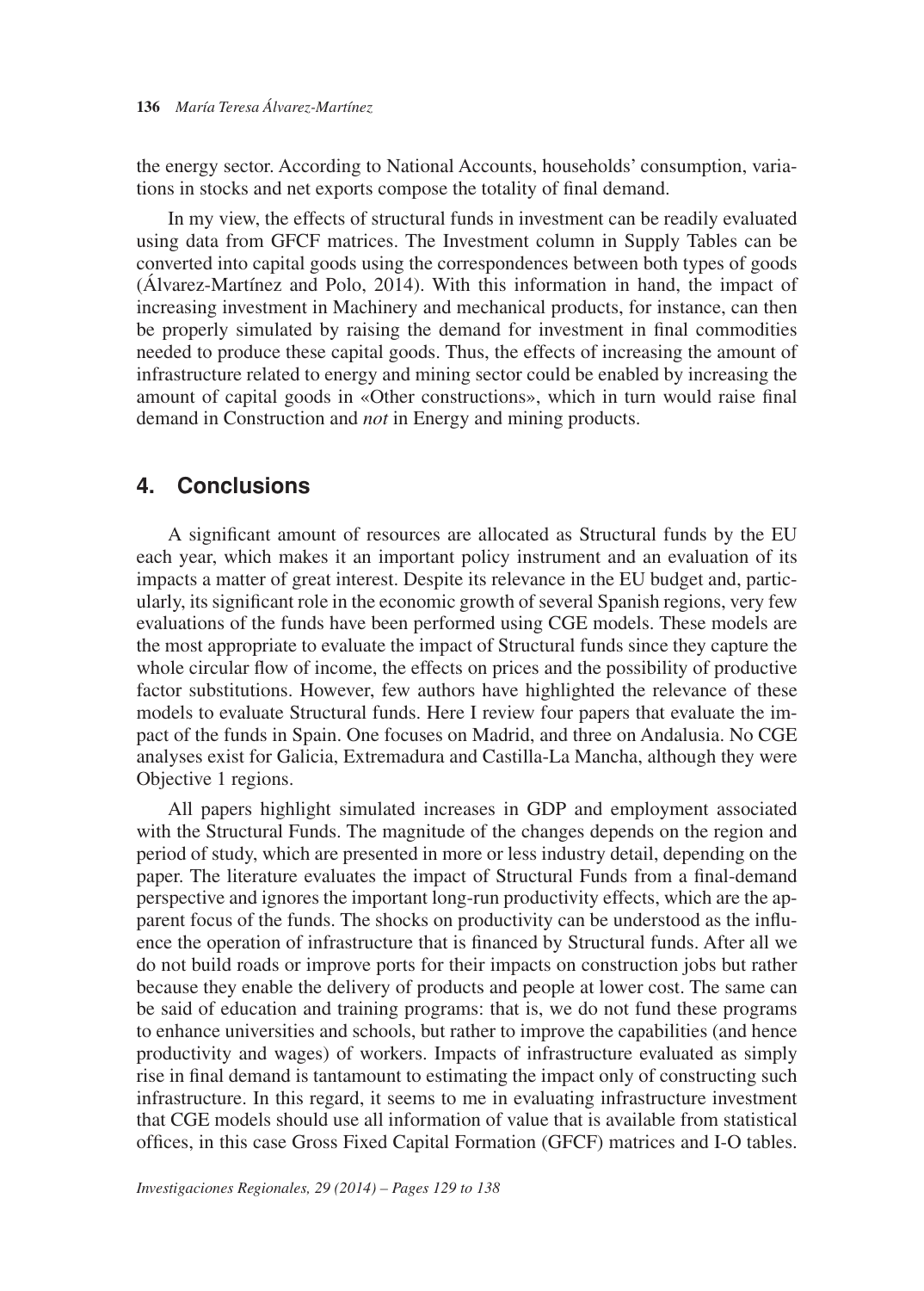With GFCF information in hand, one need only first identify the kinds of capital goods financed with the Structural funds and then identify some increase in the final commodities/services needed to produce these goods. Otherwise, the changes affecting industries which are not directly involved in the construction of infrastructures can yield erroneous and fictitious results.

## **References**

- Álvarez-Martínez, M. T., and Polo, C. (2012): «A general equilibrium assessment of external and domestic shocks in Spain», *Economic Modelling* 29, 2486-2493.
- (2014): «A new Social Accounting Matrix for Spain with Investment Disaggregated by Capital Goods», *Estadística Española,* 183, 5-37.
- Armington, P. (1969): «A theory of demand for products distinguished by place of production», *IMF Staff papers,* 16, 157-178.
- Beutel, J. (2002): «The economic impact of objective 1 interventions for the period 2000-2006», Final Report to the Directorate-General for Regional Policies, European Commission, Konstanz, Germany.
- Cámara, A., and Marcos, M. A. (2009): «Análisis del impacto de los Fondos Europeos 2000 2006 en la Comunidad de Madrid a partir de una matriz de contabilidad social del año 2000», *Investigaciones Regionales,* 16, 71-92.
- Cancelo, J. R.; Faíña, J. A., and López-Rodríguez, J. (2009): «Measuring the Permanent Impact of European Structural Funds on Peripheral Objective 1 Regions: The Case of Galicia», *European Planning Studies,* 17, 1535-1558.
- Cardenete, M. A., and Delgado, M. C. (2012): «Impact assessment of the European Structural Funds in Andalusia: 2000-2006», *The Empirical Economics Letters,* 11, 1157-1162.
- $-$  (2013),»Analysis of the Impacto f the European Funds in Andalusia in 2007-2013 Using a General Equilibrium Model», *Modern Economy,* 4, 448-452.
- Cardenete, M. A.; Delgado, M. C., and Lima, C. (2013): «The Structural Funds in Andalusia for the Programming Period 2014-2020: Time for Tightening belts», *European Planning Studies*, DOI:10.1080/09654313.2013.771622.
- Donés, M., and Pérez, J., (2002): «Evaluación de los efectos macroeconómicos de los Fondos Estructurales y los Fondos de Cohesión (1995-1999) mediante Tablas Input-Output regionales integradas», Documento de Trabajo, Cuadernos del Fondo de Investigación Richard Stone, L.R. Klein-Centro Stone.
- Gaspar, V., and Pereira, A. M. (1992): «A dynamic General Equilibrium Analysis of EC Structural Funds», *Working Paper* 191, Facultade de Economía, Universidade Nova de Lisboa.
- Hübner, D. (2006): «La economía del conocimiento en la Política de Cohesión y su relevancia en España», Speech from the Commissioner Danuta Hübner in «España-Unión Europea, trabajando juntos por la economía del conocimiento», Ministerio de Economía y Hacienda, Madrid, 26/10/2006, *http://www.dgfc.sgpg.meh.es/sitios/dgfc/es-ES/ipr/fcp0713/c/ac/ aa/Documents/a%C3%B1o%202006/Discurso\_Danuta\_Hubner.pdf*.
- Lima, M. C., and Cardenete, M. A. (2006): «Análisis de impacto de los Fondos FEDER recibidos por una economía regional: Un enfoque a través de Matrices de Contabilidad Social», *Presupuesto y Gasto Público,* 40, 1-20.
- $-$  (2008): «The impact of European Structural Funds in the South of Spain», *European Planning Studies*, 16, 1445-1457.
- — (2009): «An EU price policy Model for Southern Spain», *The Review of Regional Studies,* 39, 23-34.